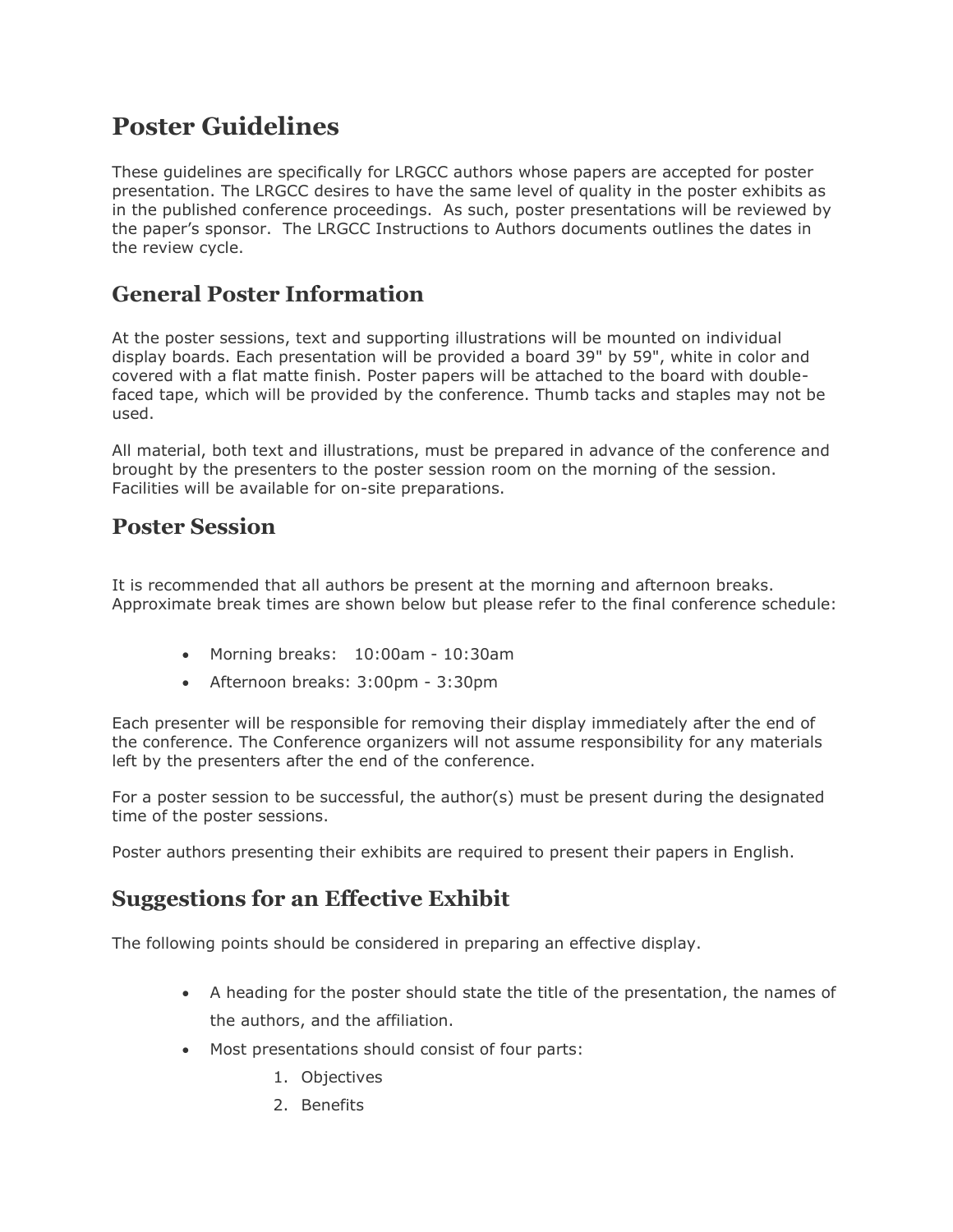- 3. Research Methods
- 4. Results or Conclusions
- Color illustrations are recommended for the poster. However, only black and white illustrations can be used in the printed conference proceedings. A color version may be used for the CD-ROM proceedings.
- Commercialism, in the form of signs, banners or logos attached to the display board is discouraged. It is recognized that trade names are often essential and can be used in the paper.
- Avoid overcrowding the display. Some blank areas allow a more effective, organized appearance and permit emphasizing certain points.
- A simple color background or border for text and illustrations provides emphasis and makes the display more attractive.

#### **Poster Session Breakfast**

Poster session presenters are invited to attend the Speaker's Breakfast on Tuesday morning.

### **Example**

An example poster is given on the following page. Posters can be either in landscape or portrait orientation.